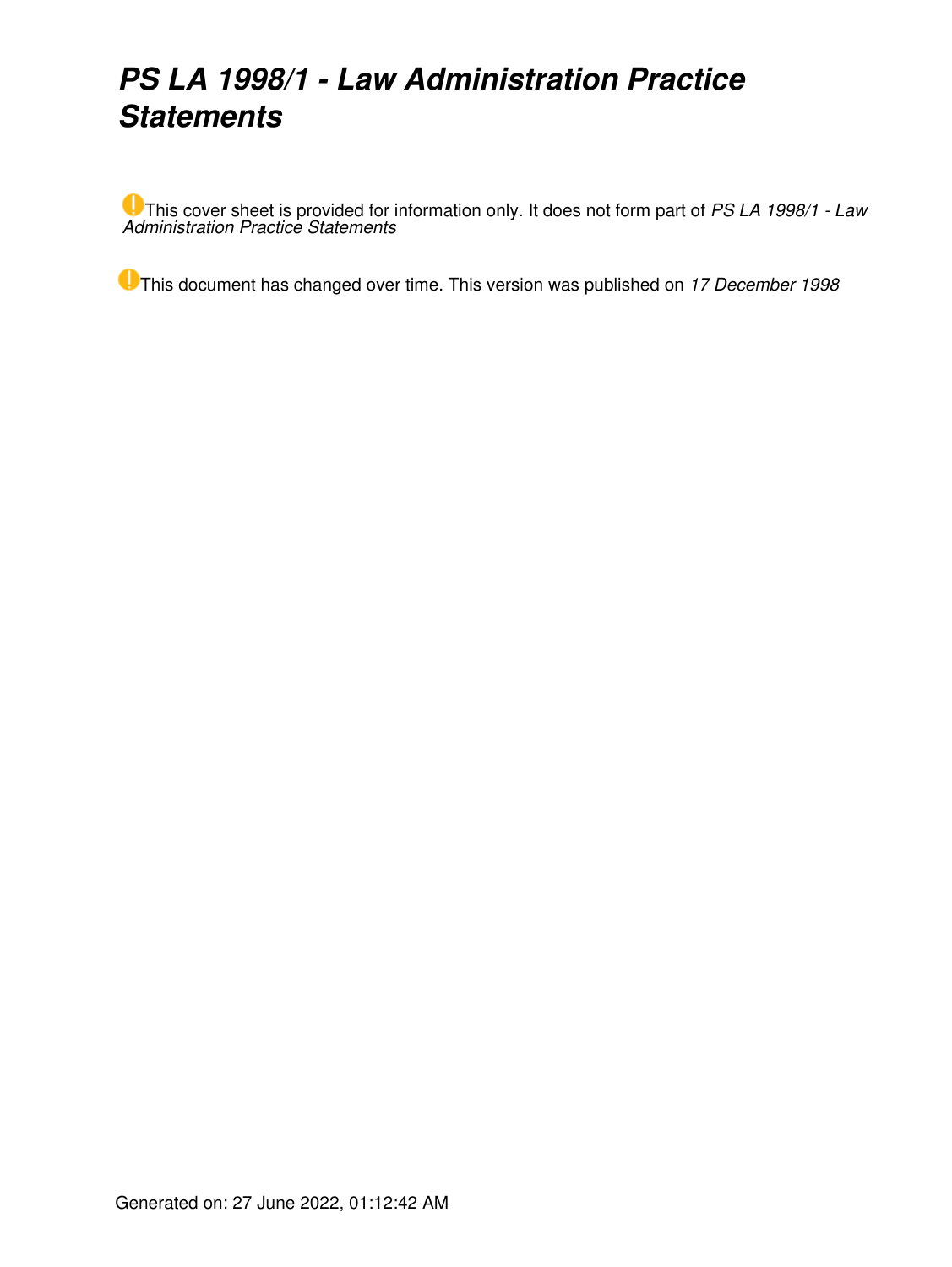

## **Practice Statement Law Administration**

**PS LA 1998/1** 

#### **FOI status: may be released**

*This practice statement is issued under the authority of the Commissioner of Taxation. It must be followed by Tax Office staff unless doing so creates unintended consequences or is considered incorrect. Where this occurs Tax Office staff must follow their business line's escalation process.* 

## **SUBJECT: Law Administration Practice Statements**

#### **PURPOSE: To explain:**

- **what Law Administration Practice Statements are**
- **that it is mandatory for staff to search for and follow Law Administration Practice Statements relevant to the tasks they are performing**
- **the different classifications of Law Administration Practice Statements**
- **the processes by which Law Administration Practice Statements are developed**

| <b>Table of contents</b>                                    | <b>Paragraphs</b> |
|-------------------------------------------------------------|-------------------|
| <b>STATEMENT</b>                                            | 1                 |
| <b>Purpose of Law Administration Practice Statements</b>    | 1                 |
| Compliance with LAPS                                        | 6                 |
| <b>Citing LAPS</b>                                          | 9                 |
| <b>Currency of LAPS</b>                                     | 11                |
| Freedom of Information (FOI) status                         | 15                |
| Availability of LAPS within the Tax Office                  | 16                |
| Availability of LAPS to the public                          | 18                |
| Level of protection available to taxpayers who rely on LAPS | 19                |
| <b>Administration of LAPS</b>                               | 20                |
| <b>Classification of LAPS</b>                               | 21                |
| LAPS (GA)                                                   | 27                |
| When is it appropriate to prepare a LAPS (GA)?              | 31                |
| Application of good work management principles to LAPS      | 33                |
| Procedures for the development of LAPS                      | 34                |
| <b>Process LAPS</b>                                         | 37                |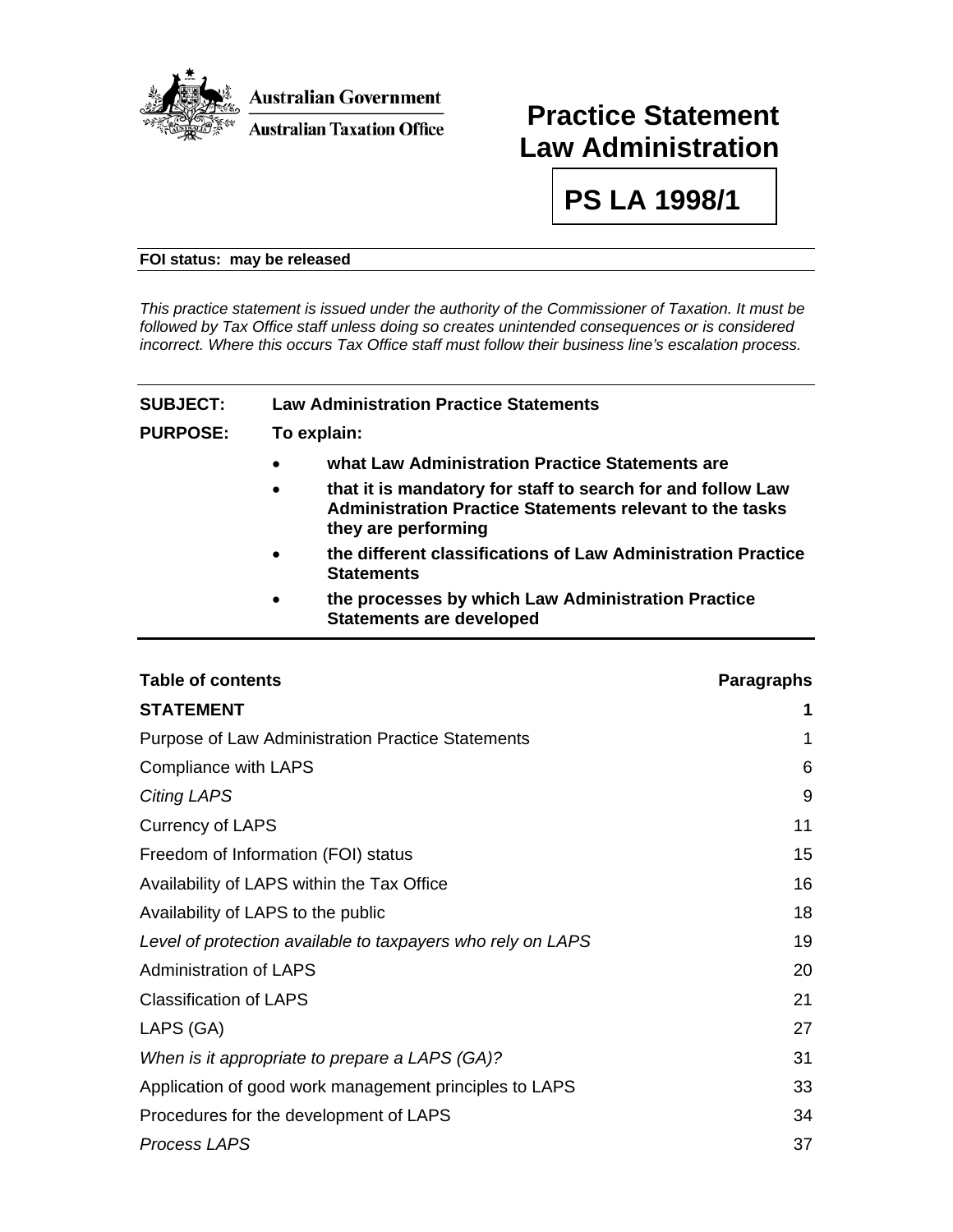| <b>Technical LAPS</b>                    | 40  |
|------------------------------------------|-----|
| <b>General Administration LAPS</b>       | 43  |
| Delays in the preparation of LAPS        | 46  |
| Information Kit for Authors and Sponsors | 47  |
| Numbering                                | 48. |

## **STATEMENT**

## **Purpose of Law Administration Practice Statements**

- 1. Law Administration Practice Statements (LAPS) provide direction and assistance to staff on the approaches to be taken in performing duties involving the application of the laws administered by the Commissioner – usually referred to as 'technical' work. LAPS can supplement public rulings and are not intended to provide interpretative advice, but technical issues may be discussed in LAPS in the course of providing directions to staff.
- 2. For Tax Office staff, LAPS supersede office minutes previously issued for the purpose described in paragraph 1 of this practice statement. Directions to staff on the approaches to be taken in performing duties involving the application of laws administered by the Commissioner should be issued in the form of a LAPS. Office minutes are not to be prepared for this purpose.
- 3. The types of issues that may be addressed in a LAPS include, but are not limited to:
	- the steps to be taken after a Tribunal or Court decision
	- processes or procedures for identifying and resolving significant issues, including Priority Technical Issues
	- work practices to be adopted, for example referral processes within a business line, and
	- practices to be followed in the practical application and administration of the tax laws.
- 4. Although LAPS are intended to outline the approaches to be taken in performing duties involving the application of the laws administered by the Commissioner, instructions to staff on how the Tax Office as an entity complies with its own obligations under taxation or other laws must be published as a Corporate Management Practice Statement (as outlined in PS CM 2003/01).
- 5. Staff should be aware a LAPS does not express a precedential ATO view. Law Administration Practice Statement PS LA 2003/3 and the Schedule of documents containing precedential ATO views list all documents considered to be precedential ATO views. Law administration practice statements are not included in these lists.

## **Compliance with LAPS**

6. It is **mandatory** for staff to search for and follow LAPS relevant to the tasks they are performing. Failure to follow a relevant LAPS can result in disciplinary action (refer to subsections 13(5) and 15(1) of the *Public Service Act 1999*).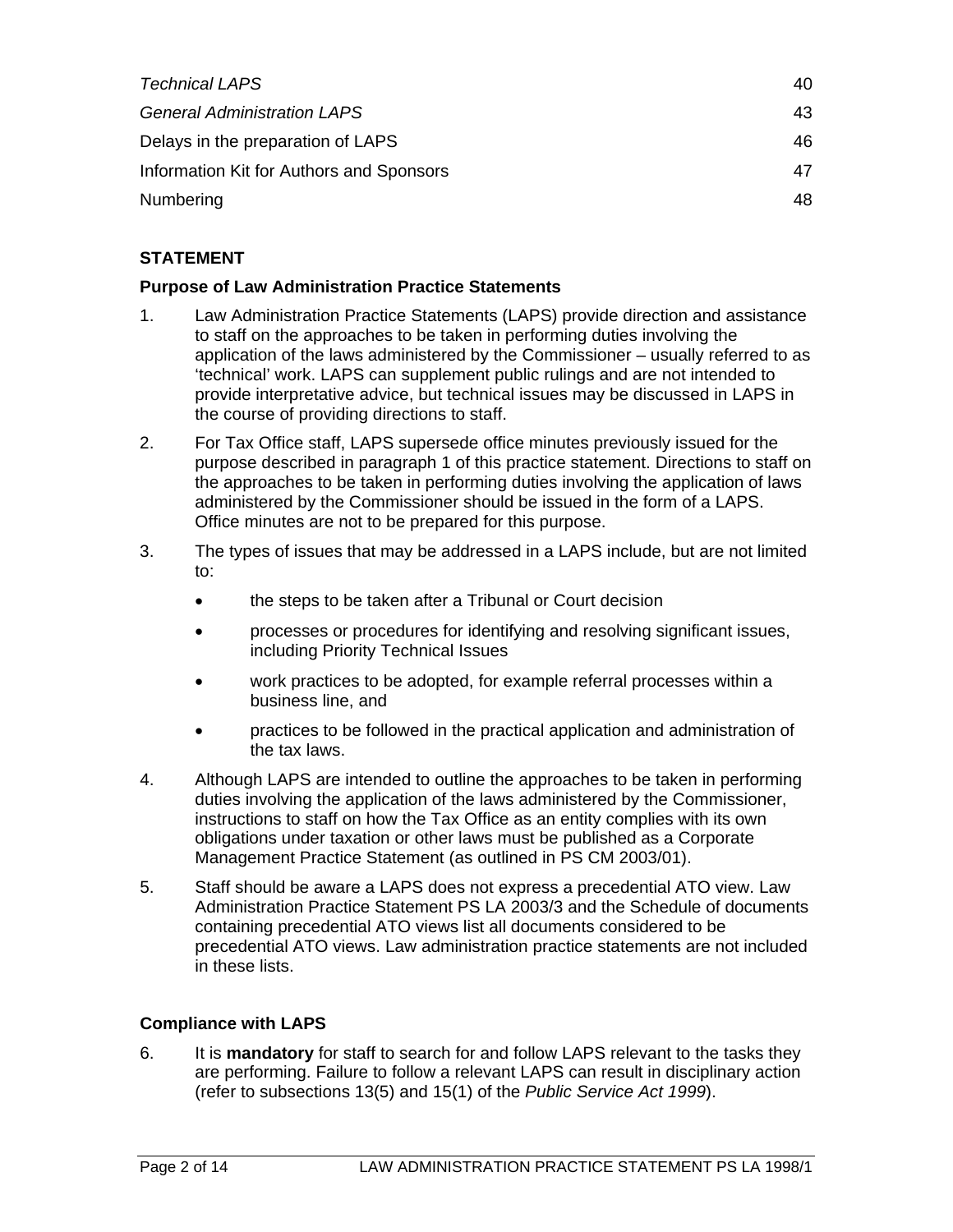- 7. The only authoritative copy of any particular LAPS is the electronic copy of that LAPS contained on ATOlaw. Staff should not rely on paper copies of LAPS as these may be outdated.
- 8. Where an officer considers that the application of a particular LAPS produces an unintended consequence or considers it incorrect, the officer must escalate the matter using their relevant business line escalation process.

## *Citing LAPS*

- 9. As stated in paragraph 5 of this practice statement, a LAPS does not express a precedential ATO view. Therefore, LAPS should not, as a general rule, be cited in advice to taxpayers or in other documentation such as reports or submissions. However, where the subject matter of the LAPS relates to a discretionary issue, for example the remission of penalties or interest, and the LAPS outlines the Tax Office policy in relation to the exercise of that discretion, then the LAPS may be cited. Officers should be careful, however, not to cite the LAPS as the 'authority' for their decision. The relevant section of the law which enables a discretion to be exercised is the authority for the exercise of that discretion, and the LAPS only provides guidelines in relation to exercising that discretion.
- 10. The Online Resource Centre for Law Administration (ORCLA) outlines more detail about how LAPS should be cited in advice to taxpayers or in other documentation such as reports or submissions. A link to the relevant section of ORCLA (available to Tax Office staff only) is available in the Other References section at the conclusion of this practice statement.

## **Currency of LAPS**

- 11. Each LAPS is 'owned' by a business line. It is the responsibility of that business line to maintain the currency of the LAPS. A business line owns a LAPS if the underlying risk that the LAPS is addressing or the process it is outlining is sponsored by the business line.
- 12. Tax Office staff are encouraged to advise the Priority and Technical Issues (PTI) and Public Rulings Branch of any LAPS that may need to be updated or withdrawn via an email to the Tax Office email address 'Practice Statements'.
- 13. LAPS that are redundant will be withdrawn but will remain on ATOlaw. Withdrawn LAPS will be annotated and dated accordingly. Where appropriate, another LAPS or another form of instruction or advice should replace the withdrawn LAPS as soon as practicable.
- 14. Where a LAPS needs to be updated the LAPS will, depending on the extent of the changes necessary, either be withdrawn and reissued, or suitably annotated.

## **Freedom of Information (FOI) Status**

15. The FOI status of a LAPS (that is, 'may be released' or 'not to be released') is determined at the time the LAPS is issued and is indicated at the top of the document. Most LAPS are expected to be released publicly.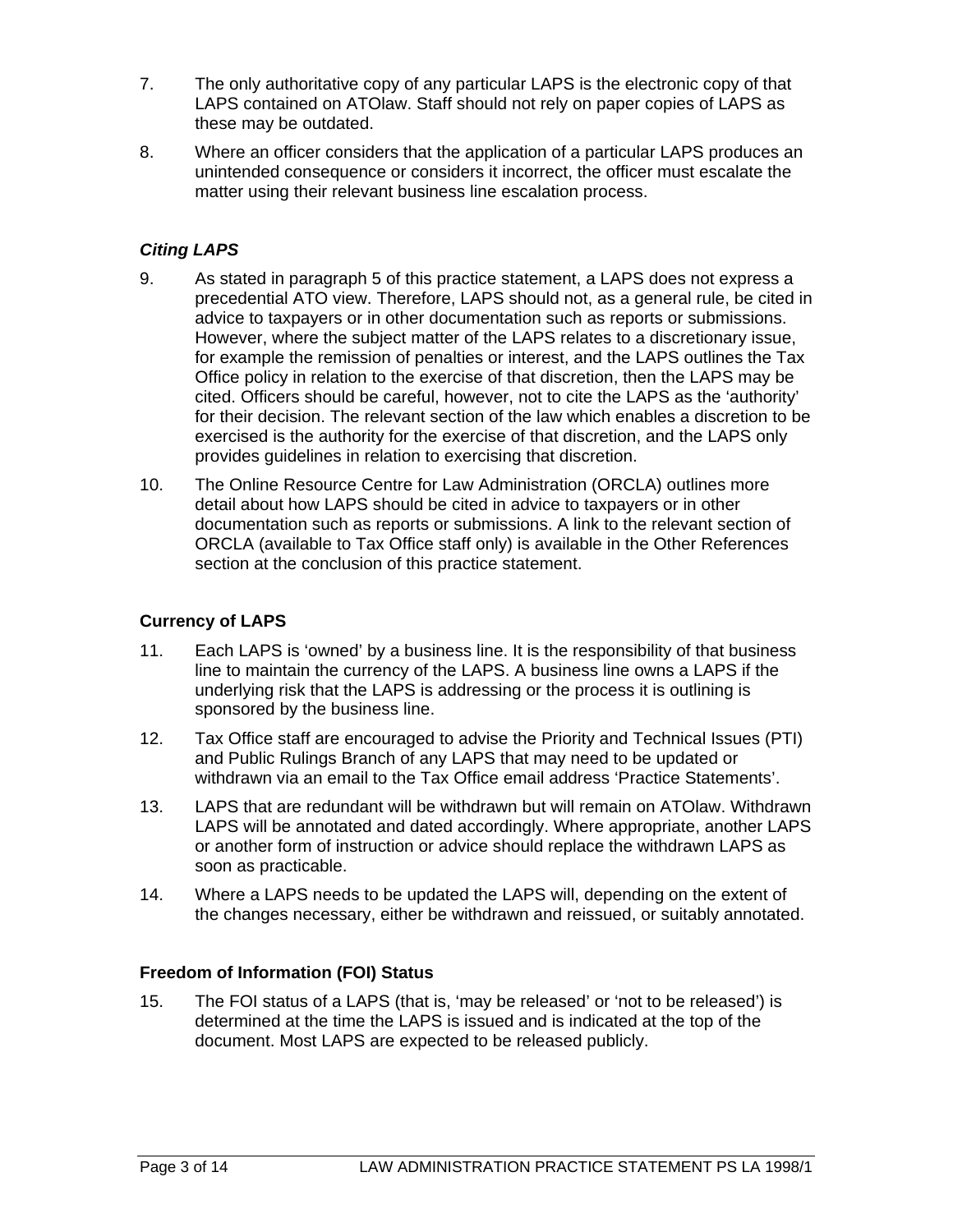## **Availability of LAPS within the Tax Office**

- 16. Once cleared in accordance with the provisions of this practice statement, a LAPS will be placed on ATOlaw for access by Tax Office staff. Details of published LAPS are also available from the Law Administration Practice Statements home page on the Intranet.
- 17. On ATOlaw, Tax Office staff may access LAPS through the index, or conduct searches for LAPS. LAPS are cross-referenced, where relevant, by subject references, legislative references, related public rulings, related practice statements and case references.

## **Availability of LAPS to the public**

18. LAPS are written principally for Tax Office staff. However, LAPS may also serve to promulgate Tax Office administrative practices to tax professionals and others. Recognising this, and in the interest of open tax administration, those LAPS with FOI status 'may be released' are available to the public via the Legal Database on the Tax Office external website – http://www.ato.gov.au.

## *Level of protection available to taxpayers who rely on LAPS*

19. Although LAPS provide direction and assistance to tax office staff, they are published and approved for taxpayers to rely on them in the same way as other publications that are not rulings can be relied upon. A taxpayer who relies on a LAPS will remain liable for any tax shortfall if the LAPS is incorrect, or is misleading and the taxpayer makes a mistake as a result. However, they will be protected against any shortfall penalty that would otherwise arise. In addition, they will be protected against interest charges on the shortfall if the LAPS was reasonably relied on in good faith $1$ .

## **Administration of LAPS**

- 20. The process for managing LAPS is administered by the PTI and Public Rulings Branch within the Law and Practice business line. Administration includes:
	- reviews, maintenance and publication of the list of LAPS in progress
	- monitoring the progress of the preparation of LAPS
	- provision of educative and editorial support to sponsors and authors
	- quality assurance, including consistency of format, content and style
	- assuring conformance with the requirements of this practice statement
	- arranging for publication of cleared LAPS, and
	- periodically initiating a review by business lines with a view to updating or withdrawing any outdated LAPS.

<span id="page-4-0"></span> $\overline{a}$ 1 See Law Administration Practice Statement PS LA 2008/3 Provision of Advice and Guidance by the Tax Office.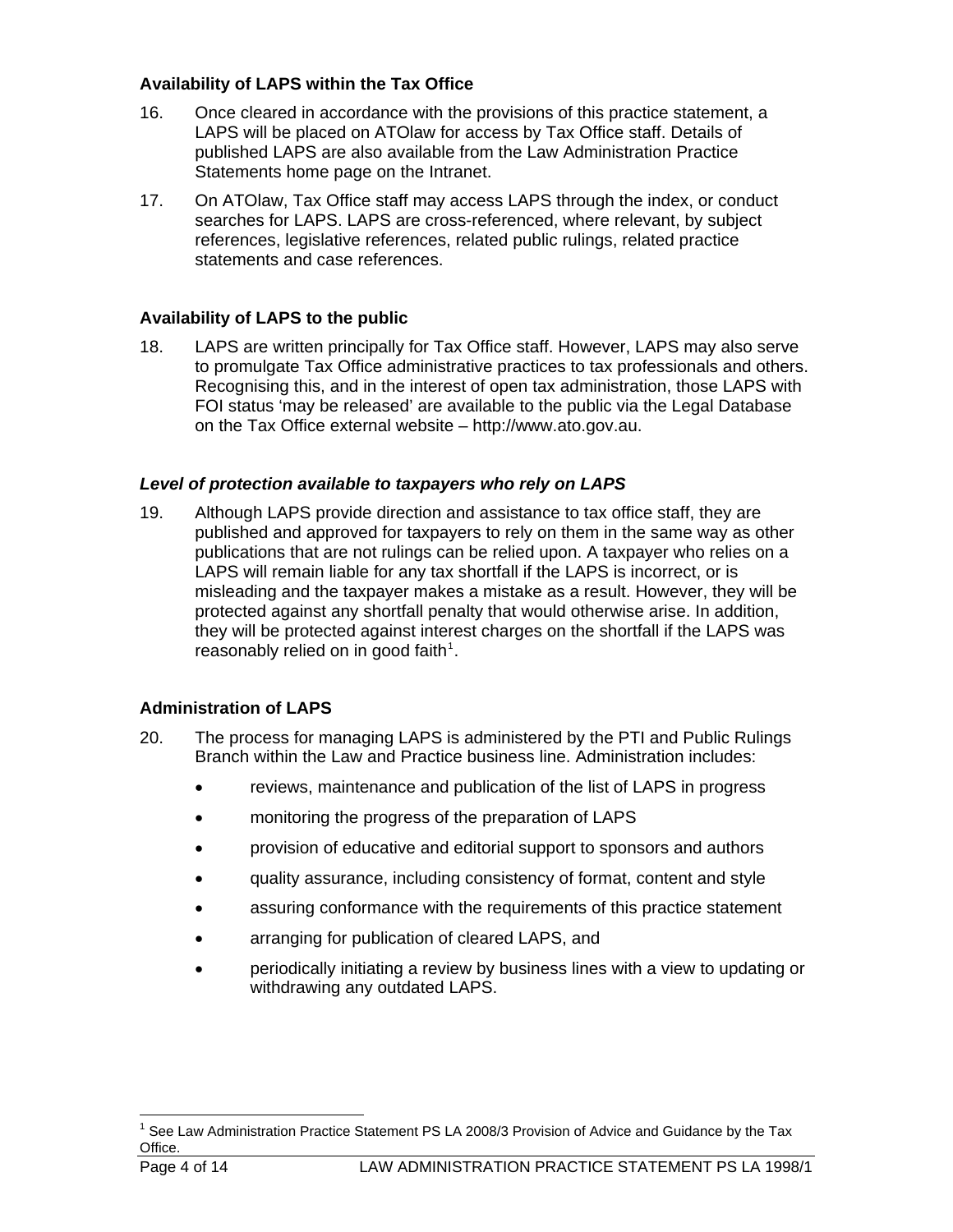#### **Classification of LAPS**

- 21. LAPS are classified into three categories:
	- Process LAPS covering matters of process
	- Technical LAPS covering technical issues, and
	- General administration LAPS outlining an exercise of the Commissioner's powers of general administration. These LAPS are issued and numbered separately as the General Administration (GA) series.
- 22. Process LAPS are those that relate to the infrastructure that support the administration of the law, such as this one. They deal with work practices and procedures which enable the law to be administered but do not relate to the administration of particular provisions. For example, LAPS outlining procedures for referring certain types of cases to a particular functional area of the Tax Office, or outlining the role of a particular advisory panel would fall into the category of process LAPS.
- 23. Technical LAPS are those that outline work practices or provide guidelines for staff in relation to the administration of particular provisions of the law. For example, LAPS outlining guidelines for the exercise of a penalty or interest discretion or outlining how a particular section is administered would fall into the category of technical LAPS. However, as stated in paragraph 1 of this practice statement, they should not provide interpretative advice. If interpretative advice is required to resolve a priority technical issue, that advice should be contained in a ruling or other advice publication.
- 24. Some LAPS will necessarily cover a combination of both process and technical matters. In these situations, the LAPS will generally be classified according to the major category of work that is covered, and may follow a form of hybrid approval process. Paragraphs 40 - 42 of this practice statement provide further detail on this.
- 25. General Administration LAPS (LAPS (GA)) provide an explanation of the exercise of the Commissioner's powers of general administration in relation to a particular area of the law. Paragraphs 27 to 32 of this practice statement provide more detail on LAPS (GA).
- 26. A pre-condition for technical LAPS and LAPS (GA) is that they must involve a priority technical issue, as determined by PS LA 2003/10, and have been identified as part of the resolution strategy for that issue.

## **LAPS (GA)**

- 27. The general administration series of LAPS began on 15 April 2004. These practice statements derive their authority from the Commissioner's powers of general administration as set out in the various Acts administered by him, for example section 8 of the *Income Tax Assessment Act 1936*.
- 28. LAPS (GA) focus on practical administration of the tax system. They aim to help reduce compliance costs for taxpayers within a framework that demonstrates the Tax Office's accountability for its decisions. They are not intended to remedy defects or omissions in the law. They offer practical compliance solutions in situations where a strict interpretation of the law may lead to unsatisfactory compliance outcomes.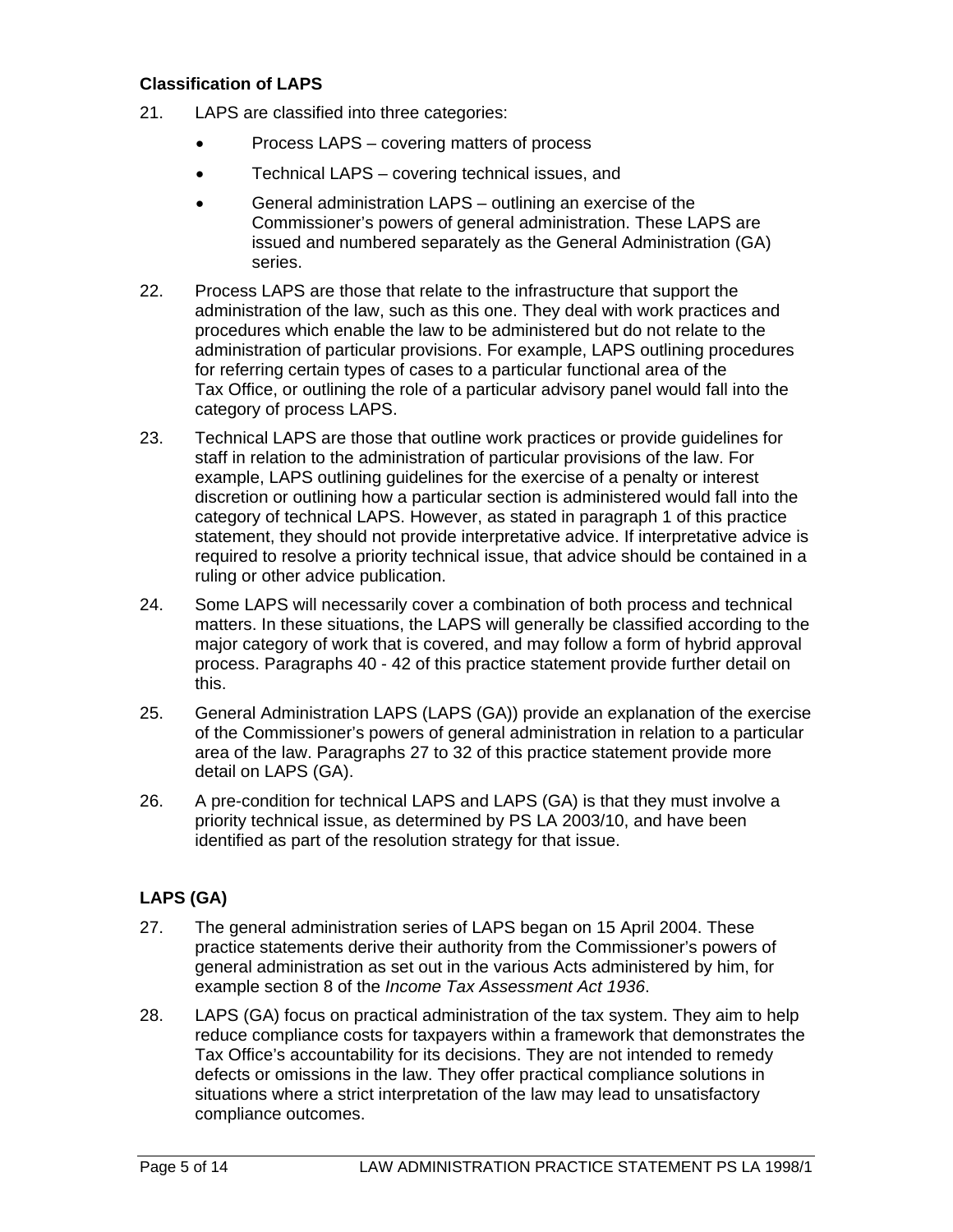- 29. The Commissioner's powers of general administration enable the Commissioner to administer the taxation laws as the Parliament intended. The boundaries of the powers of general administration are not constant; they shift depending on the focus of administration at any given time. Judicial discussion of the general administration powers establishes that the courts accept that these provisions reinforce the principle that the Commissioner is authorised to do whatever may be fairly regarded as incidental to, or consequential upon, the things that the Commissioner is authorised to do by the tax laws. However, the powers of general administration do not authorise the Commissioner to administer the taxation laws inconsistently with their purpose or object, whether express or implied, or their plain meaning. More information on the Commissioner's powers of general administration, and the exercise of those powers, can be found in: paragraphs 2.2.9 to 2.2.21 and 2.10.2 to 2.10.9 of the *Delegations and Authorisations Manual*; Appendix B to the Law Administration Practice Statement PS LA 2009/4 Escalating a proposal requiring the exercise of the Commissioner's powers of general administration; and the Administration, Business and Personal Taxes Centre of Expertise (AB&PT CoE) intranet site.
- 30. When announcing the new series former Commissioner Michael Carmody noted that in an area as expansive as tax law, it was difficult to contemplate fully the practicality of administration for all types of taxpayers, particularly in an environment of prescriptive law. The former Commissioner also noted that he had a responsibility to apply resources in an efficient, effective and ethical way under section 44 of the *Financial Management and Accountability Act 1997*, while taking a purposive approach to interpretation of the law as reflected in section 15AA of the *Acts Interpretation Act 1901*. The full text of the former Commissioner's speech on 15 April 2004 can be accessed through the link provided in the references section at the conclusion of this practice statement. The full text of an additional speech by then Second Commissioner Michael  $D'$ Ascenzo<sup>[2](#page-6-0)</sup> in May 2004 which also discussed general administration practice statements can also be accessed through the link provided in the references section.

## *When is it appropriate to prepare a LAPS (GA)?*

- <span id="page-6-0"></span>31. In assessing whether a LAPS (GA) is an appropriate response to a particular issue of administration, a number of relevant criteria have been established which demonstrate the balancing of factors that need to be taken into account in achieving sensible administration. These criteria are:
	- the compliance approach must be consistent with the achievement of the policy intent of the legislation
	- the approach must achieve substantive compliance at a reduced cost to taxpayers
	- the administrative solution must be concessional in nature
	- the approach should, as far as practicable, reflect industry practice
	- any resulting risks to the revenue must be appropriately managed
	- the approach should not lead to material adverse impacts on third parties, and
	- taxpayers should be able to choose whether to adopt the approach or not.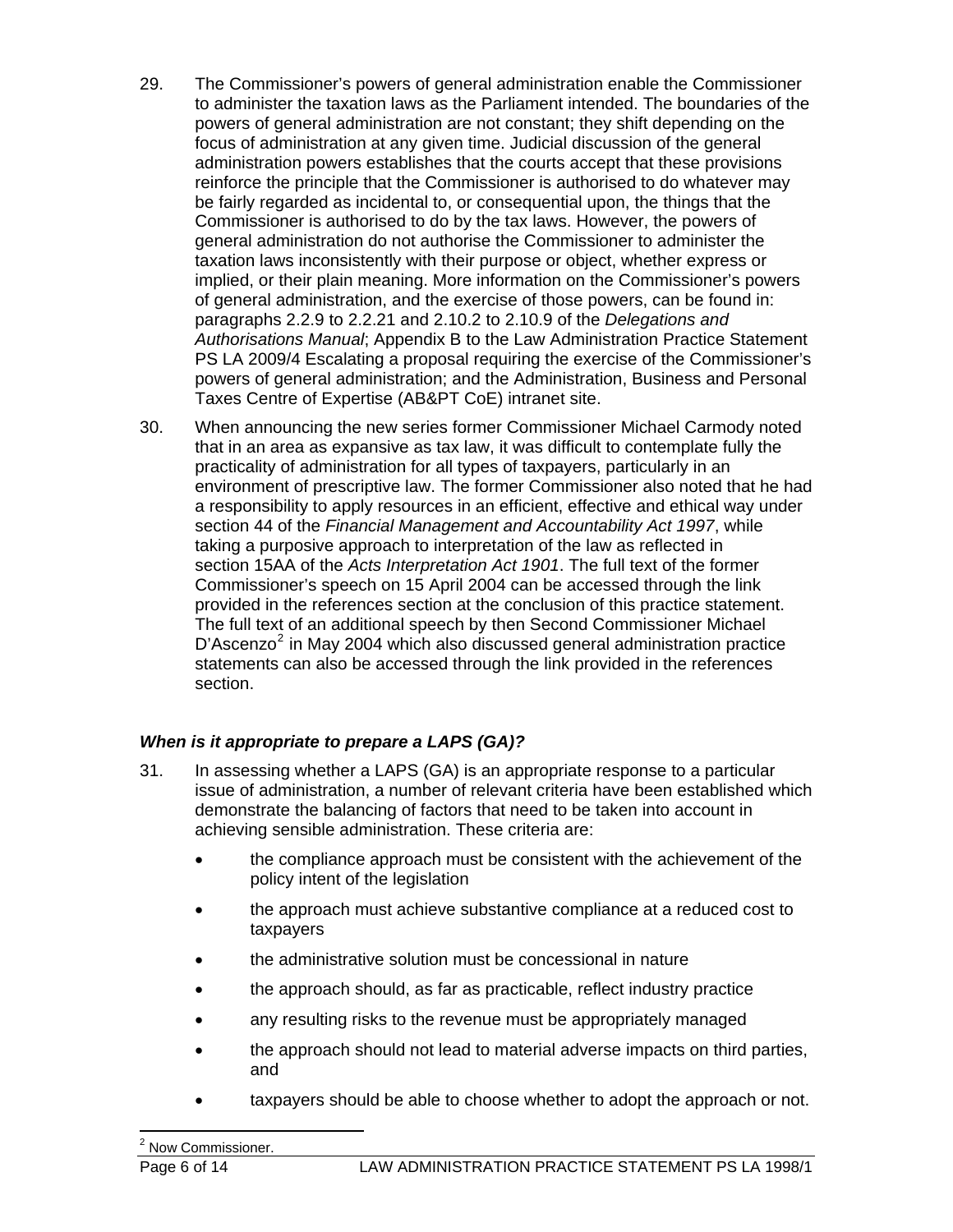32. The fact that a solution meets the above criteria does not mean that a LAPS (GA) is the automatic result. Alternative solutions may better resolve the issue.

#### **Application of good work management principles to LAPS**

33. The development of LAPS must be managed applying good work management principles including, where relevant, project management approaches detailed in Corporate Management Practice Statement PS CM 2003/05. The approaches require the active involvement of senior officers to identify the need for a LAPS and monitor the development of the LAPS in accordance with agreed quality expectations and within timeframes. It is the responsibility of the authorising business line to monitor the delivery of expected benefits from the issue of the LAPS. For LAPS which are the resolution strategy for a priority technical issue, this includes preparing a resolution schedule; see PS LA 2003/10.

#### **Procedures for the development of LAPS**

- 34. The procedure for the development of a LAPS will depend on its classification as either a process, technical or LAPS (GA) (refer to paragraphs 22 to 26 of this practice statement).
- 35. Where doubt exists as to whether a topic should be addressed in the form of a LAPS, the issue should be escalated in accordance with the relevant business line escalation processes. The PTI and Public Rulings Branch can also provide advice as to the suitability of a topic for a LAPS.
- 36. The preparation stage of the LAPS must include identifying any implementation issues that may result from the eventual publication of the LAPS and which may, if not addressed, delay its release. For all draft LAPS, an implementation strategy should be discussed within the authoring business line and formulated throughout the development of the LAPS. In the case of technical and LAPS (GA), the implementation strategy would form part of the business line risk project.

## *Process LAPS*

- 37. Process LAPS may sometimes cover technical matters in the course of addressing their particular subject matter. If the technical matters are only incidental to the issue of process (for example, if they merely provide background information to explain the reason for a particular process) the LAPS should still follow the procedures outlined in paragraphs 38 and 39 of this practice statement. If however, the technical issues form a significant part of the subject matter of the LAPS, the LAPS should be classified as a Technical LAPS and follow the procedures outlined in paragraphs 41 and 42 of this practice statement.
- 38. The key steps in the development of process LAPS are:
	- appropriate National Program Manager approves and forwards a notification form to the PTI and Public Rulings Branch, advising:
		- the intention to prepare a LAPS
		- that resources are available to prepare the LAPS
		- the details of the topic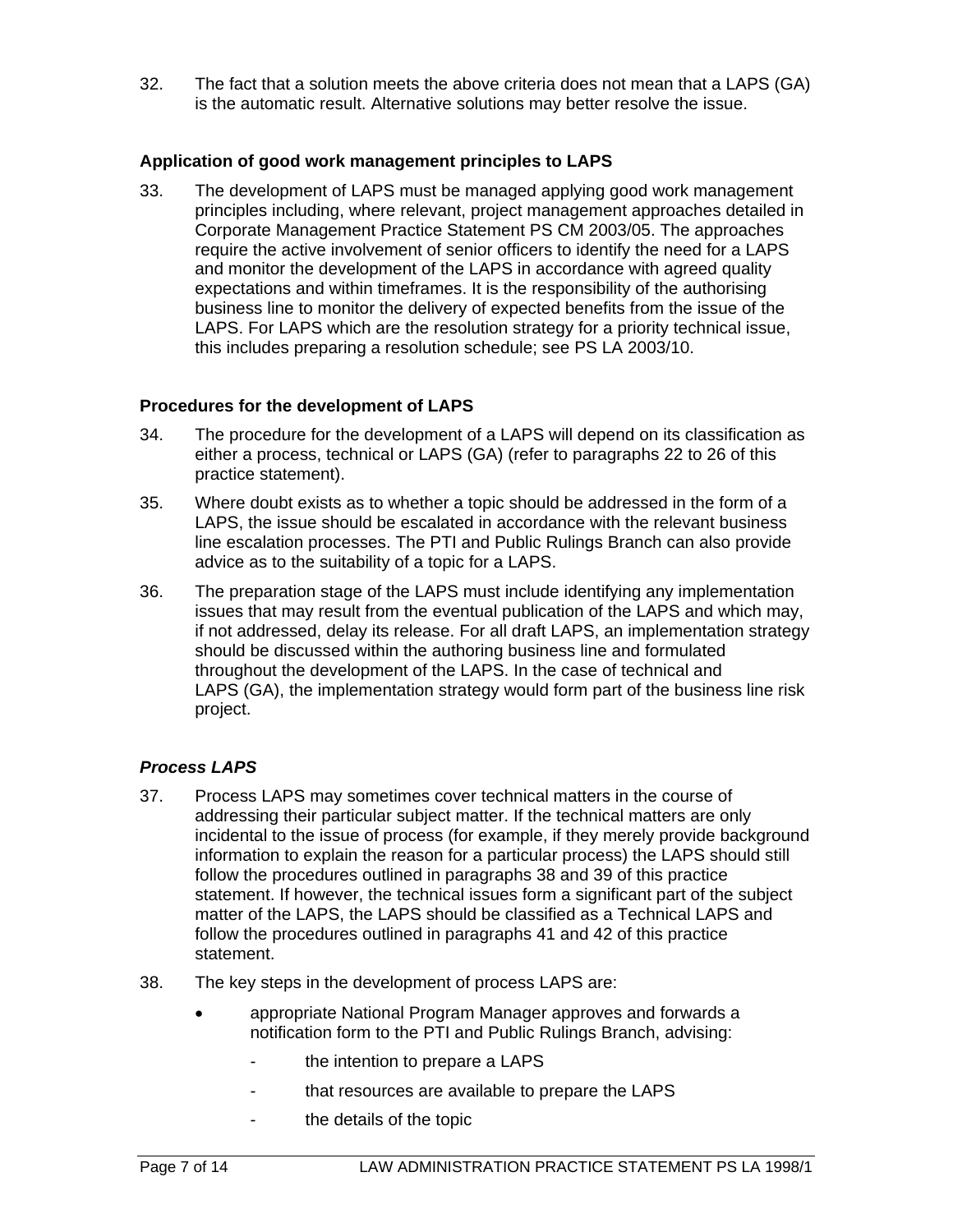- expected timeframes for completion, and
- name of Senior Executive Service (SES) sponsor
- Assistant Commissioner, PTI and Public Rulings Branch, authorises the registration of the LAPS on the LAPS program
- author consults within the owning business line, and with other relevant stakeholders and sources of expertise (including relevant Centres of Expertise where appropriate)
- author produces a draft, with quality assurance support from their SES sponsor
- SES sponsor, once satisfied, clears the draft for internal Tax Office consultation
- PTI and Public Rulings Branch circulates the draft to compulsory stakeholders. Compulsory stakeholders include TechNet and the Taxpayers' Charter team. PTI and Public Rulings Branch will also circulate the draft to additional relevant internal stakeholders identified by the author
- TechNet representatives should forward the draft to all relevant staff within their business line. If possible, the TechNet representative should consolidate business line comments. If this is not possible, the TechNet representative should advise the author that comments from their business line will be coming to them separately
- author receives and synthesises comments from stakeholders. If significant changes are made, PTI and Public Rulings Branch will recirculate further drafts as necessary
- if external consultation is considered appropriate, National Program Manager and Assistant Commissioner, PTI and Public Rulings Branch clear the draft for external consultation
- author completes a compendium of comments to enable a response to be given to those who provided comment
- author produces the final draft, with quality assurance support from the SES sponsor.
- 39. The key steps in the approval of process LAPS are:
	- SES sponsor, once satisfied with the final draft and the feedback to be given to stakeholders who provided comment, approves it to undergo the clearance process
	- National Program Manager approves the final draft. They may consider it appropriate to refer the LAPS to the relevant Sub-plan for approval
	- SES sponsor or author forward the final draft with approvals to PTI and Public Rulings Branch for publication
	- Assistant Commissioner (PTI and Public Rulings Branch), once satisfied with the final draft, clears the LAPS for publication
	- PTI and Public Rulings Branch arranges for publication.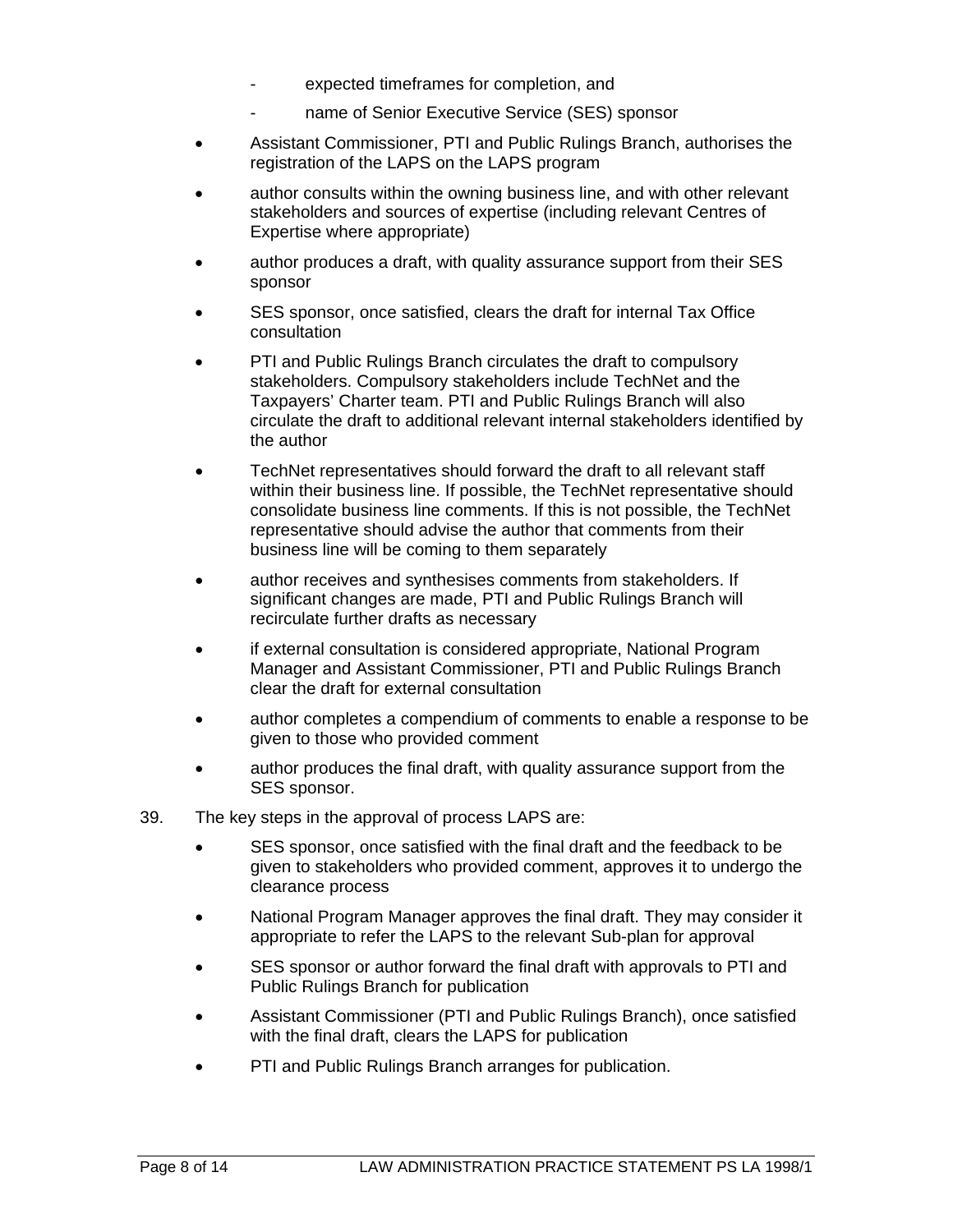#### *Technical LAPS*

- 40. Technical LAPS will often contain matters of process as part of their subject matter. If a technical LAPS has a more than incidental focus on work processes and procedures that enable the law to be administered then parts of the above procedure for process LAPS are incorporated into their drafting and approval procedure. This is indicated where relevant in paragraphs 41 and 42 of this practice statement. It would be considered that matters of process would form more than an incidental part of the technical LAPS where, for example, the new process infrastructure results in substantial changes to existing work processes and procedures or results in resource shifts.
- 41. The key steps in the development of technical LAPS are:
	- A technical LAPS is determined to be an appropriate resolution strategy for a Priority Technical Issue registered in accordance with PS LA 2003/10
	- PTI Owner, Business Line SES Risk Owner and Deputy Chief Tax Counsel (DCTC) approve and forward a notification form to the PTI and Public Rulings Branch, advising:
		- the intention to prepare a LAPS
		- that resources are available to prepare the LAPS
		- the details of the topic, and
		- expected timeframes for completion.

If significant matters of process were involved, approval to register the LAPS would also be obtained from the National Program Manager

- author consults within the owning business line, and with other relevant stakeholders and sources of expertise (including relevant Centres of Expertise)
- author produces a draft, with quality assurance support from the PTI Owner and Business Line SES Risk Owner
- PTI Owner and Business Line SES Risk Owner, once satisfied, clear the draft for internal consultation
- PTI and Public Rulings Branch circulates the draft to compulsory stakeholders. Compulsory stakeholders include TechNet and the Taxpayers' Charter team. PTI and Public Rulings Branch will also circulate the draft to additional relevant stakeholders identified by the author
- TechNet representatives should forward the draft to all relevant staff within their business line. If possible, the TechNet representative should arrange for consolidated business line comments. If this is not possible, the TechNet representative should advise the author that comments from their business line will be coming to them separately
- author receives and synthesises comments from stakeholders. If significant changes are made, PTI and Public Rulings Branch will recirculate further drafts as necessary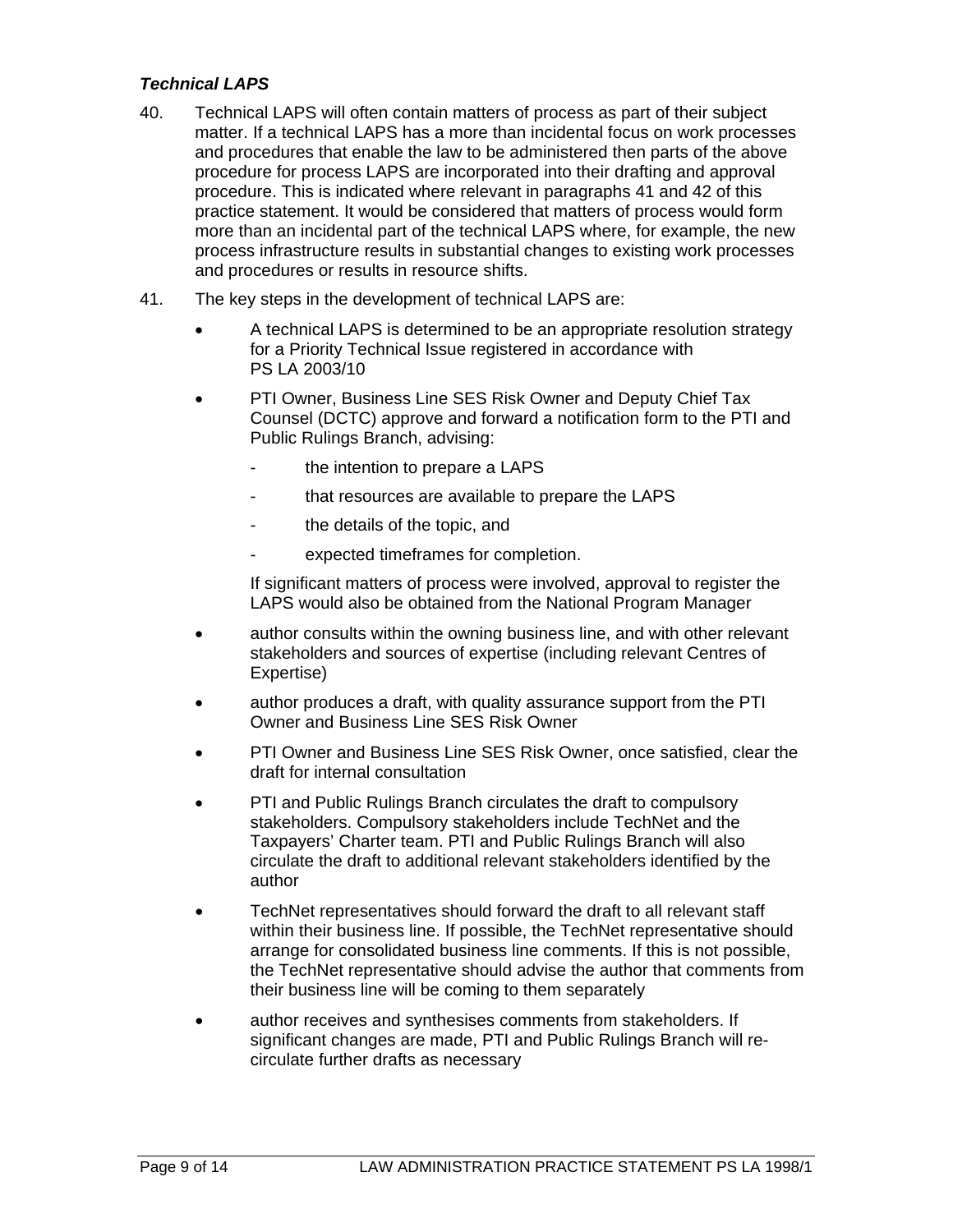- if external consultation is considered appropriate, PTI Owner, Business Line SES Risk Owner, and relevant DCTC clear the draft for external consultation. If significant matters of process were involved, approval to circulate the LAPS externally would also be obtained from the National Program Manager
- author completes compendium of comments to enable a response to be given to those who provided comment
- author produces the final draft, with quality assurance support from the PTI Owner and Business Line SES Risk Owner.
- 42. The key steps in the approval of technical LAPS are:
	- PTI Owner, Business Line SES Risk Owner and relevant DCTC, once satisfied with the final draft and the feedback to be given to stakeholders who provided comment, approve the final draft. If significant matters of process were involved, the relevant National Program Manager would also approve the draft
	- PTI owner or author forward the final draft and appropriate approvals, along with a Ministers Brief if required, to PTI and Public Rulings Branch for publication
	- PTI and Public Rulings Branch arranges for publication.

## *General Administration LAPS*

- 43. A practical compliance solution within the business line may recommend the publication of a LAPS (GA).
- 44. The key steps in the development of LAPS (GA) are:
	- the business line obtains the Commissioner's in-principle approval for the exercise of the powers of general administration. The process for doing this is set out in PS LA 2009/4 Escalating a proposal requiring the exercise of the Commissioner's power of general administration. A LAPS (GA) will not be included on the LAPS program until the Commissioner has given in-principle approval for its preparation
	- PTI Owner, Business Line SES Risk Owner and DCTC approve and forward a notification form to the PTI and Public Rulings Branch, advising:
		- the intention to prepare a LAPS
		- that resources are available to prepare the LAPS
		- the details of the topic, and
		- expected timeframes for completion.

The Commissioner's in-principle approval should be included

- author consults within the owning business line, and with other relevant stakeholders and sources of expertise (including relevant Centres of Expertise)
- author produces a draft, with quality assurance support from the PTI Owner and Business Line SES Risk Owner
- PTI Owner and Business Line SES Risk Owner, once satisfied, clear the draft for internal consultation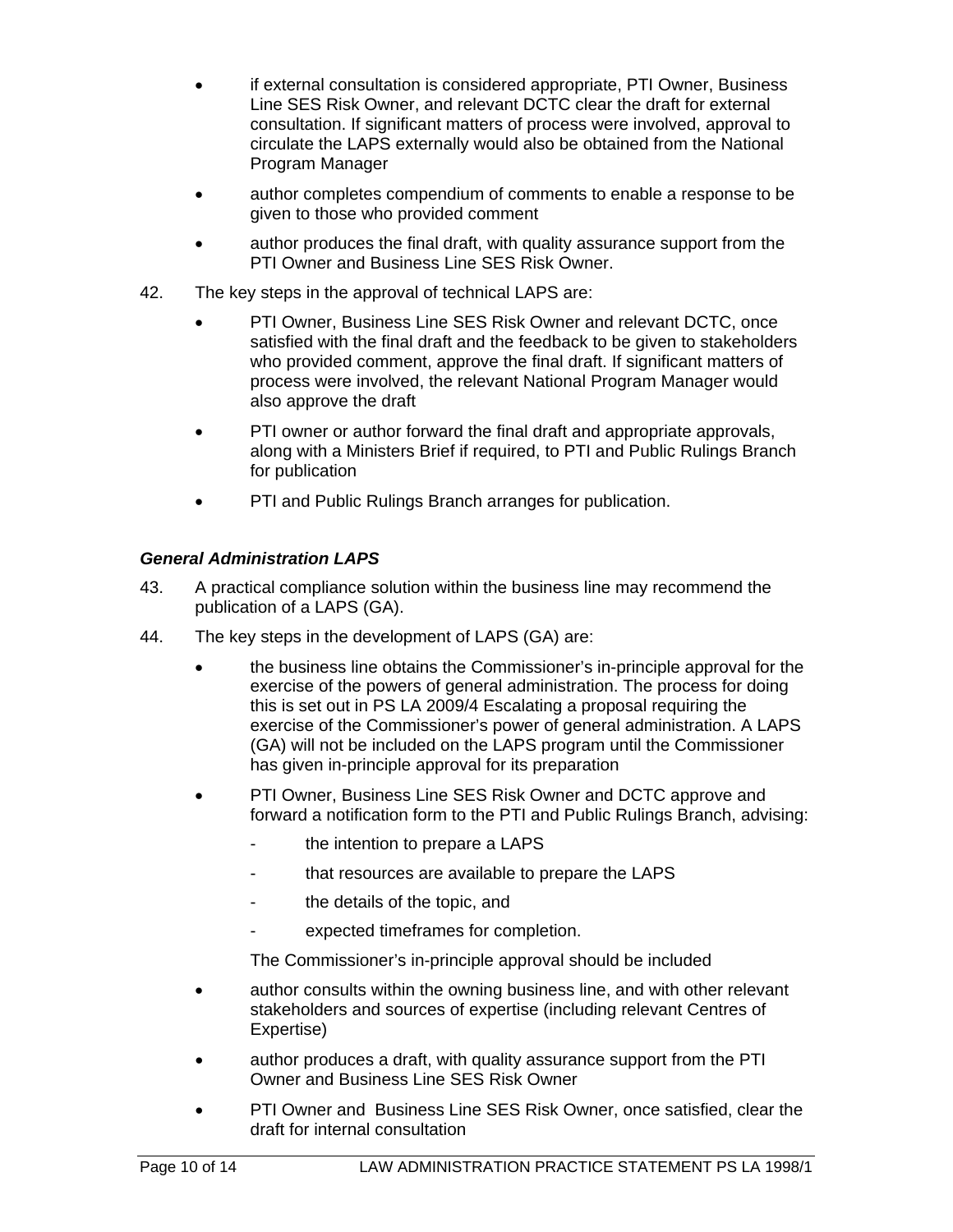- PTI and Public Rulings Branch circulates the draft to compulsory stakeholders. Compulsory stakeholders include TechNet and the Taxpayers' Charter team. PTI and Public Rulings Branch will also circulate the draft to additional relevant stakeholders identified by the author
- TechNet representatives should forward the draft to all relevant staff within their business line. If possible, the TechNet representative should arrange for consolidated business line comments. If this is not possible, the TechNet representative should advise the author that comments from their business line will be coming to them separately
- author receives and synthesises comments from stakeholders. If significant changes are made, PTI and Public Rulings Branch will re-circulate further drafts as necessary
- if external consultation is considered appropriate, relevant Deputy Chief Tax Counsel, National Program Manager<sup>[3](#page-11-0)</sup>, Second Commissioner (Law) and Commissioner clear the draft for external consultation
- author completes compendium of comments to enable a response to be given to those who provided comment
- author produces the final draft, with quality assurance support from the PTI Owner and Business Line SES Risk Owner.
- 45. The key steps in the approval of LAPS (GA) are:
	- PTI Owner, Business Line SES Risk Owner, DCTC and National Program Manager once satisfied with the final draft and the feedback to be given to stakeholders who provided comment, approve the final draft
	- National Program Manager provides the draft, compendium of comments and a written briefing of the issues and intended solution to the Second Commissioner (Law). The briefing should detail why the LAPS (GA) has been prepared, what consultation processes have been undertaken and how the Tax Office intends to administer the arrangements into the future. The briefing should include an assurance that the practice outlined in the final draft of the LAPS (GA) maintains the legislative intent and that the Administration, Business and Personal Taxes Centre of Expertise agrees that the practice is within the Commissioner's powers of general administration
	- Approval for the draft from the Second Commissioner (Law) is obtained prior to obtaining approval for the draft from the Commissioner
	- National Program Manager forwards the final draft and Commissioner's approval, along with a Ministers Brief, to PTI and Public Rulings Branch for publication
	- PTI and Public Rulings Branch arranges for publication.

## **Delays in the preparation of LAPS**

46. The LAPS program is published on the external Tax Office website and anticipated publication dates are provided. Every effort must be made to meet

<span id="page-11-0"></span> $\overline{a}$  $^3$  The position of National Program Manager may also be referred to as Deputy Commissioner; see also PS LA 2009/4 and Corporate Management Practice Statement 2003/03 Governance.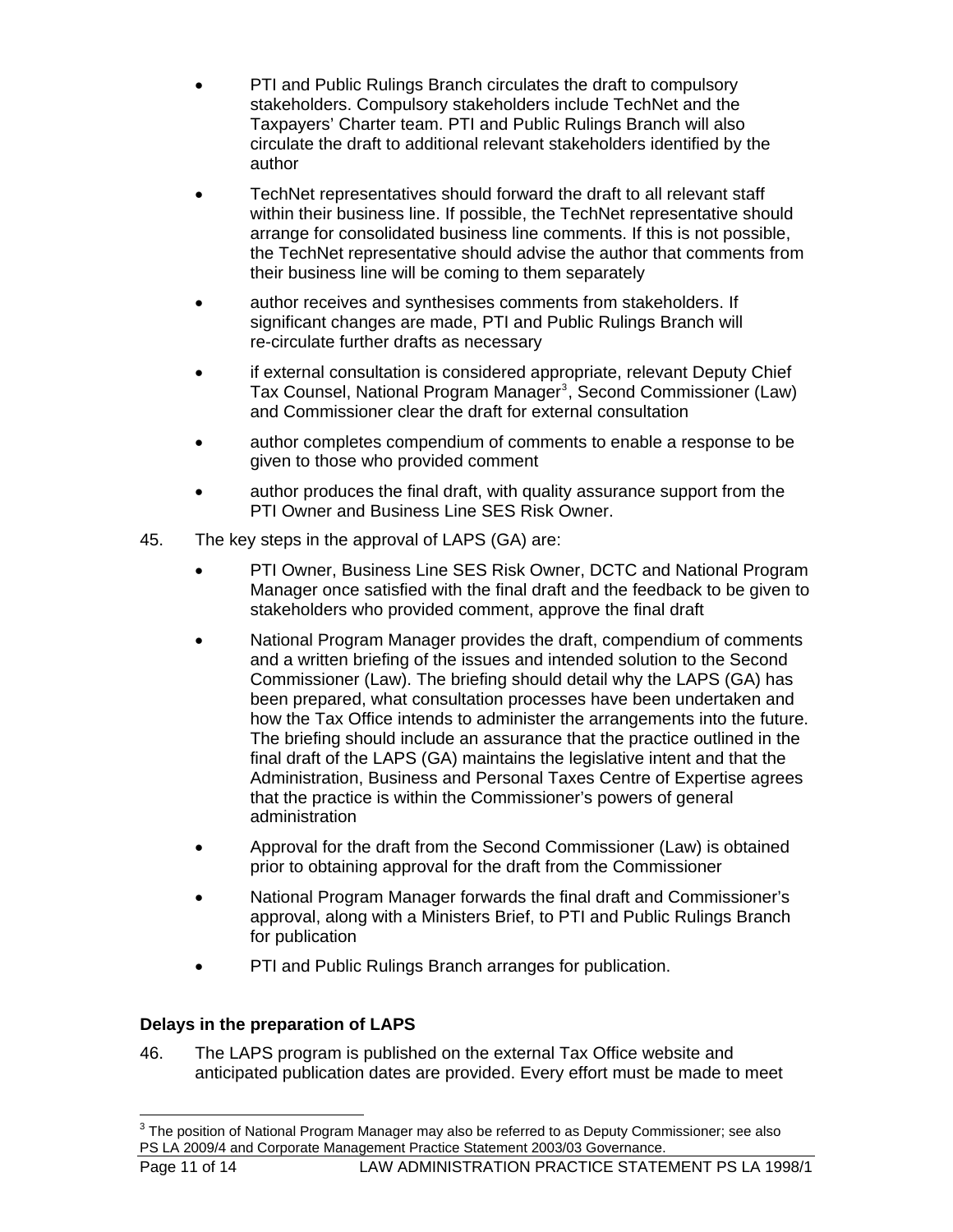these published dates. Where it becomes apparent that despite best efforts, the published dates will not be met, the authorising business line must seek an extension to the published date. Procedures for obtaining an extension are outlined in the Information Kit for Authors (refer to paragraph 47 of this practice statement).

#### **Information Kit for Authors and Sponsors**

47. An Information Kit for Authors and Sponsors is published by the PTI and Public Rulings Branch and is available internally on the intranet. A link to this document is provided in the Other References section at the conclusion of this practice statement. The Information Kit for Authors and Sponsors provides more detailed information on the procedures involved in the writing and clearance of LAPS. Authors and sponsors must follow the processes and procedures in the Kit.

#### **Numbering**

48. Each published LAPS is allocated a unique reference number. This reference number is based on the order of issue during a calendar year. LAPS (GA) are numbered separately and distinguished from other LAPS by the inclusion of the letters (GA) after the allocated number.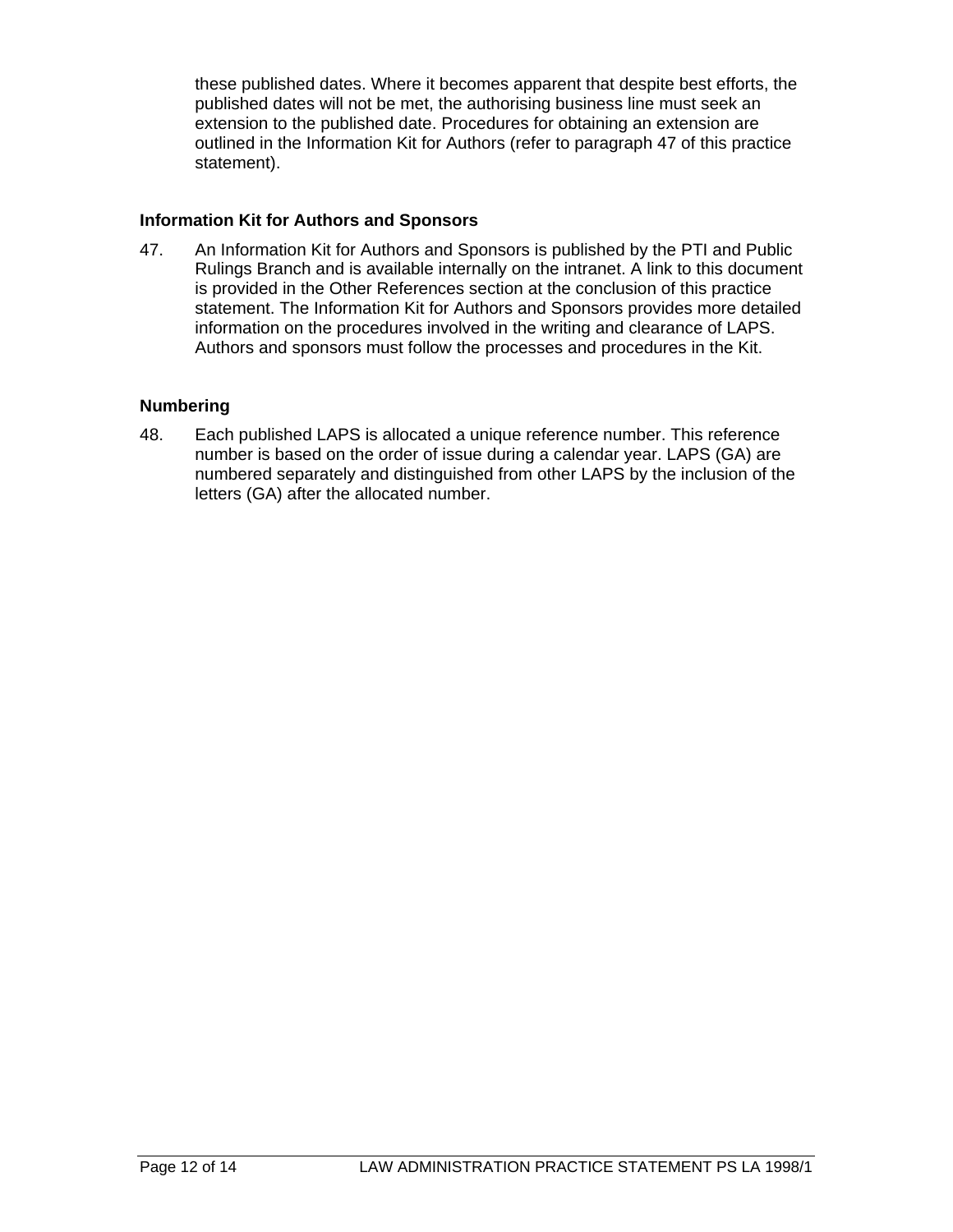| Subject references                  | general administration<br>law administration practice statements<br>practical compliance<br>practice statements                                                                                                                                                                                                                                                                                                                                                                                                                                                    |
|-------------------------------------|--------------------------------------------------------------------------------------------------------------------------------------------------------------------------------------------------------------------------------------------------------------------------------------------------------------------------------------------------------------------------------------------------------------------------------------------------------------------------------------------------------------------------------------------------------------------|
| Legislative references              | Public Service Act 1999 13(5)<br>Public Service Act 1999 15(1)<br><b>ITAA 1936 8</b><br>AIA 1901 15AA                                                                                                                                                                                                                                                                                                                                                                                                                                                              |
|                                     | Financial Management and Accountability Act 1997 44                                                                                                                                                                                                                                                                                                                                                                                                                                                                                                                |
| Related public rulings              |                                                                                                                                                                                                                                                                                                                                                                                                                                                                                                                                                                    |
| Related practice statements         | PS LA 2008/3, PS LA 2003/3, PS LA 2003/10,<br>PS LA 2009/4<br>CMPS 2003/1 (link available internally only);<br>CMPS 2003/03 (link available internally only);                                                                                                                                                                                                                                                                                                                                                                                                      |
|                                     | CMPS 2003/05 (link available internally only)                                                                                                                                                                                                                                                                                                                                                                                                                                                                                                                      |
| Case references<br>Other references | Schedule of documents containing precedential ATO views                                                                                                                                                                                                                                                                                                                                                                                                                                                                                                            |
|                                     | <b>ORCLA</b> – Citing the authority for decisions<br>(link available internally only)<br><b>Delegations and Authorisations Manual</b><br>(link available internally only)<br>Commissioner's speech on 15 April 2004<br><b>Additional speech by then Second Commissioner Michael</b><br>D'Ascenzo in May 2004<br>Law Administration Practice Statements home page (link<br>available internally only)<br><b>Information Kit for Authors and Sponsors</b><br>(link available internally only)<br><b>AB&amp;PT CoE intranet site (link available internally only)</b> |
| File references                     | 98/117644                                                                                                                                                                                                                                                                                                                                                                                                                                                                                                                                                          |
| Date originally issued:             | 17 December 1998                                                                                                                                                                                                                                                                                                                                                                                                                                                                                                                                                   |
| Date amended                        | 20 December 2002                                                                                                                                                                                                                                                                                                                                                                                                                                                                                                                                                   |
|                                     | 4 May 2003                                                                                                                                                                                                                                                                                                                                                                                                                                                                                                                                                         |
|                                     | 9 June 2005                                                                                                                                                                                                                                                                                                                                                                                                                                                                                                                                                        |
|                                     | 31 July 2006:<br>Amended to:                                                                                                                                                                                                                                                                                                                                                                                                                                                                                                                                       |
|                                     | allow for changes in procedures regarding the<br>drafting and approval of all LAPS                                                                                                                                                                                                                                                                                                                                                                                                                                                                                 |
|                                     | formalise TechNet role in regard to consultation<br>include requirement to register significant technical<br>LAPS as a priority technical issue                                                                                                                                                                                                                                                                                                                                                                                                                    |
|                                     | include clarification of the CMPS/LAPS boundary                                                                                                                                                                                                                                                                                                                                                                                                                                                                                                                    |
|                                     | improve wording for clarification                                                                                                                                                                                                                                                                                                                                                                                                                                                                                                                                  |
|                                     | update procedure for approval of LAPS (GA)                                                                                                                                                                                                                                                                                                                                                                                                                                                                                                                         |
|                                     | include new paragraphs 4 and 22 concerning<br>precedential ATO view and level of protection                                                                                                                                                                                                                                                                                                                                                                                                                                                                        |
|                                     | 29 June 2007                                                                                                                                                                                                                                                                                                                                                                                                                                                                                                                                                       |
|                                     | Amended to                                                                                                                                                                                                                                                                                                                                                                                                                                                                                                                                                         |
|                                     | update paragraph relating to citation of LAPS<br>change classification types of LAPS to process,<br>technical and GA                                                                                                                                                                                                                                                                                                                                                                                                                                               |
|                                     | change procedures for the development of LAPS                                                                                                                                                                                                                                                                                                                                                                                                                                                                                                                      |